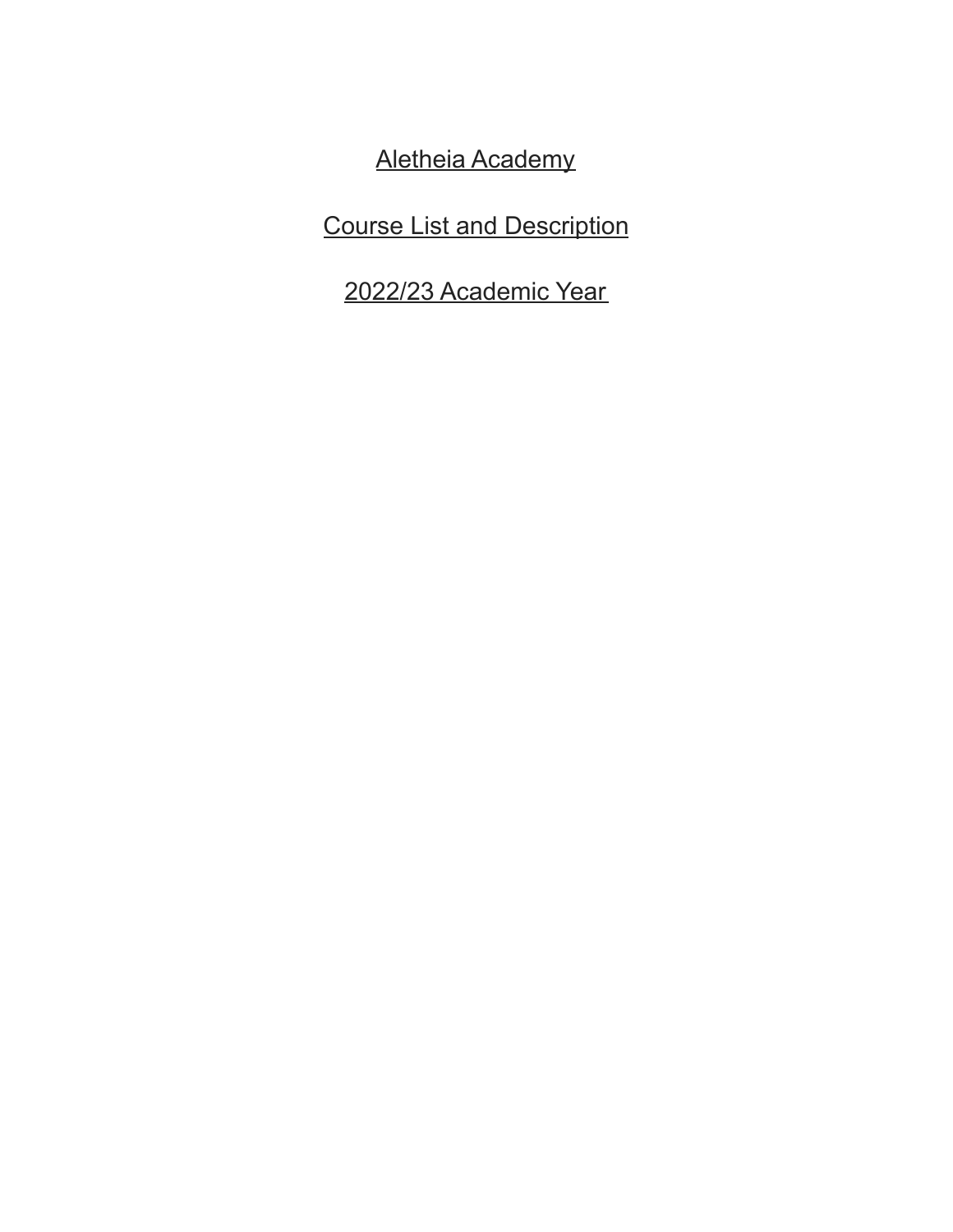## Introduction to Learning Levels

#### **Grammar Level Learning - Ages 6-9**

This is a come and enjoy program. Parents will not need to purchase much (if any) additional curriculum, and it will not involve much work outside of class time. Meaningful participation will likely involve practicing memory work at home, and there may be projects that can be worked on outside of Aletheia. An example of this might be a writing project for the writing class, memorization of a poem or scripture for a Poetry Tea Party, or completing a special project or artwork at home. We hope to reinforce basic knowledge and practice foundational skills together in our time at co-op. The time at Aletheia should be viewed as "the cherry on top" of the home education that parents are doing.

#### **Dialectic Level Learning - Ages 10-13**

Classes at this level will require some more work outside of Aletheia. Families that desire to take classes in the dialectic level will likely need to buy some common curriculum and follow a common schedule through it so that participation in class will be meaningful and on the same page. We plan to continue honing in memory work and foundational knowledge, while practicing together the art of thought, speaking, and writing. Students who have not mastered spelling, grammar, writing, and even reading well, can still grow in these skills while learning the application of the knowledge they've gained in the grammar level.

#### **Rhetoric Level Learning - Ages 14-18**

Families choosing to cooperate in courses at this level will be engaging in even more robust content that will require parental teaching and student learning throughout the week. Again, a common curriculum will be worked through on a common schedule to enable families to learn together. Parents will teach students through material throughout the week, and tutors will reinforce content and answer questions on co-op days. Tutors will also likely provide quizzes, tests, or assignments as the content requires to help parents and students assess student progress in the material. These things will make it easy for parents to demonstrate "high school" transcript credits and a grade if they so desire. Students will need to be prepared to be thoughtful, have a high level of application of basic skills, and conduct themselves in personal time management.

This will require families buying books, curriculum, and required supplies that apply to each course they choose to take. For example, the program we use for Humanities will require a subscription to the program where honors level lectures can be viewed, purchase of a workbook, and corresponding literature. Most of our rhetoric level courses are integrative, combining knowledge from more than one specific subject area as is common in classical education.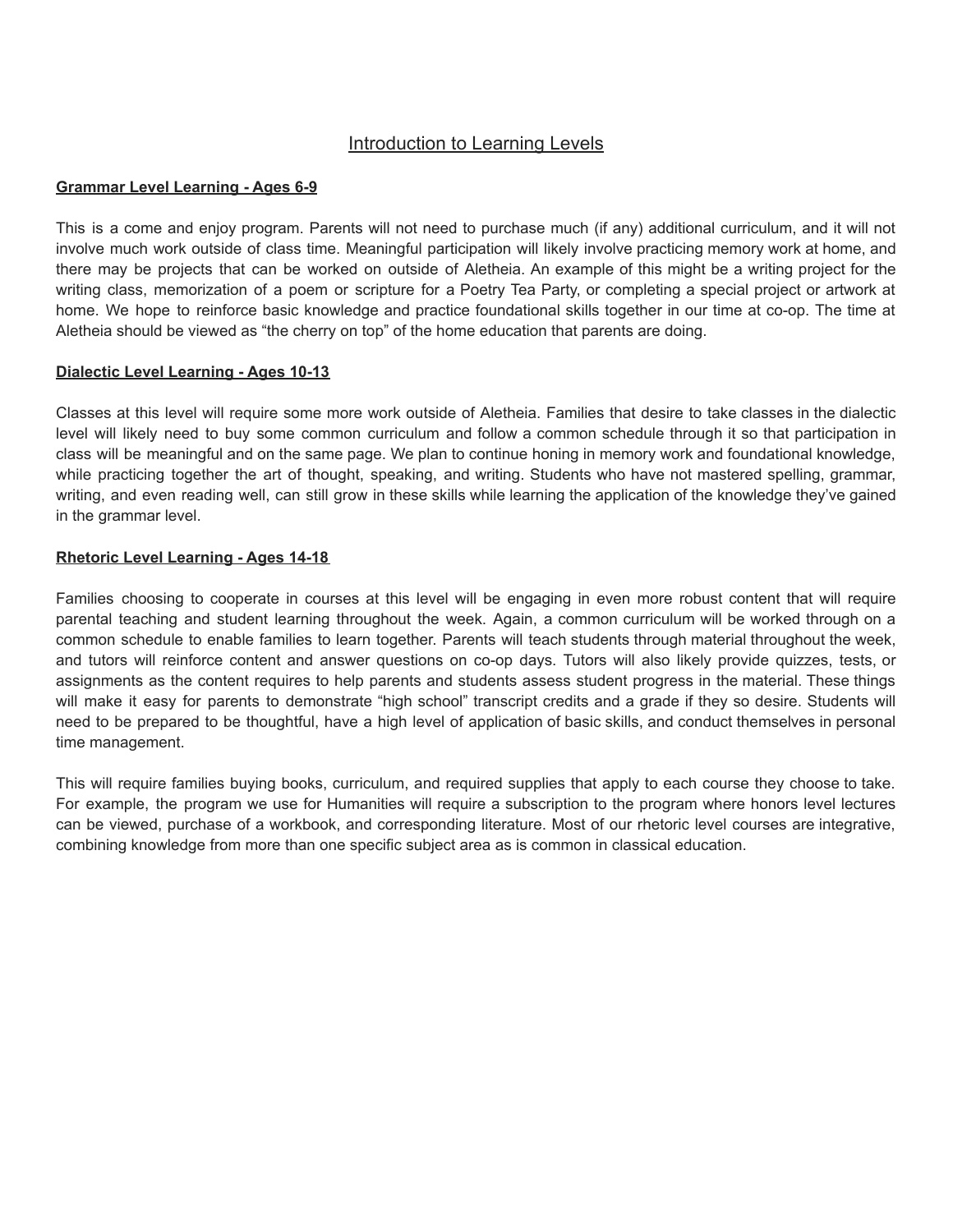# **Bible/Theology**

**Course Title:** Journey Through the Bible **Tutor:** Chris Talleri **Course Length:** Full Year

## **Course Description:**

In this class students will be immersed in the overarching narrative of the Bible. We will focus on the themes of creation, fall, redemption, glory as we study the Word of God. Children will be introduced to the basic doctrines of the faith and we will work on committing both catechism and scripture to memory. We will learn how to pray and to sing songs that have been sung for centuries. With any remaining time we will see how God orders our day with season, the elements of the calendar, and work on basic knowledge like skip counting. In all of it we seek to help our grammar students to "glorify God and enjoy him forever!"

#### **Course Curriculum or Books:**

- Bible The Biggest Story Bible Storybook
- Journey Through the Bible (Veritas Press Edition)
- Veritas Press Bible Flash Cards
- Doctrine/Catachism New City Catechism
- Prayer and Singing Window to the World, The Barber Who Wanted to Pray,
- Morning Meeting calender, skip counting, letter sounds, other memory basics

## **Required Curriculum or Books (Parent MUST Purchase):**

None, but you may want to use New City Catechism at home.

#### **Required Supplies:**

- None

# **Science**

**Course Title:** Intro To Scientific Thought **Tutor:** Tim Miller **Course Length:** Full Year

#### **Course Description:**

In this course we set about to discover science as God's science, created by Him and for his glory and in His word! Families will have a weekly experiment or activity they conduct with the tutor, alongside reading and instruction on a given topic in the field of biology. Students will have ample opportunity to hone their skills of observation, attention to detail, and study of God's natural world. Additionally, students will be introduced to the basics of the scientific method.

## **Course Curriculum or Books:**

- Noeo Science Biology 1
- Scientific Method and Biology Memory Work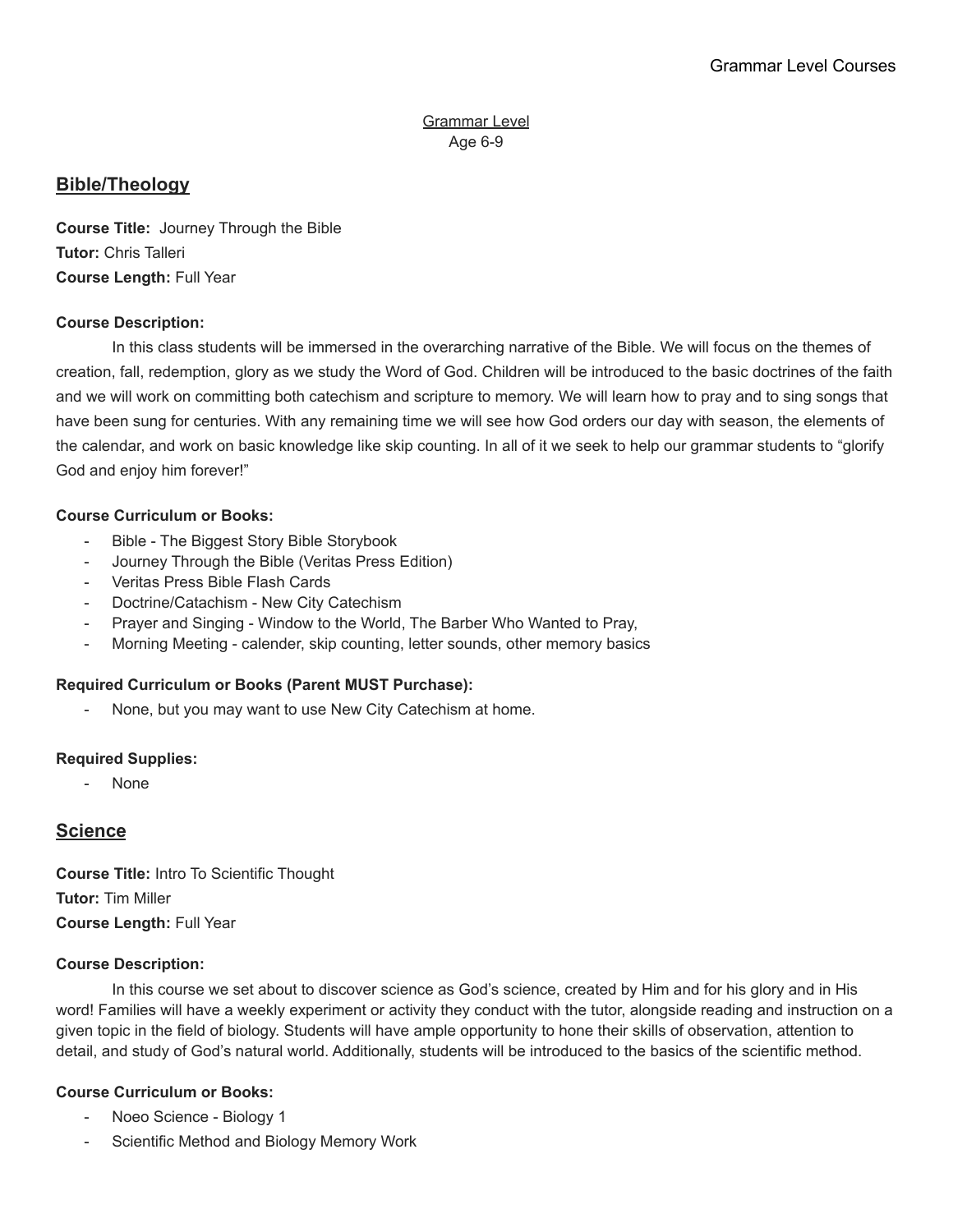#### **Required Curriculum or Books (Parent MUST Purchase):**

None, but we hope to check out the books from the Noeo learning package for at home reading and use.

#### **Required Supplies:**

- Pencils, colored pencils
- Goggles or clear glasses at fit their eyes (check on this)
- Primary Composition Journal with half page drawing area

## **Humanities**

**Course Title:** Learning Through Literature **Tutor:** Danielle Balloun **Course Length:** Full Year

#### **Course Description:**

In this humanities course we will integrate the arts of literature, history, geography, world cultures, and visual art. Children will be read aloud a new piece of literature every week and will then have hands-on activities or lessons that correspond. We want to help young learners love truth, goodness, and beauty through literature and understand and think about stories with discernment and delight.

#### **Course Curriculum or Books:**

- Five in a Row Volume 2
- The Good Samaritan and Other Parables Tomie d'Paula
- The Lost Princess George MacDonald

#### **Required Curriculum or Books (Parent MUST Purchase):**

None

#### **Required Supplies:**

- Pencils, colored pencils, crayons
- Primary Composition Journal with half page drawing area

## **Fine Arts**

**Course Title:** All the Arts! **Tutor:** Multiple (organized by Tim Miller) **Course Length:** Full Year

#### **Course Description:**

This year in Fine Arts we will be exploring all the arts! We plan to take it week by week having different classes in music, art history, drawing, dance, sculpture, painting and more. This will be a fun, interactive, and delightfilled class to see the extent of art that the Creator has given to his people!

#### **Course Curriculum or Books:**

- TBD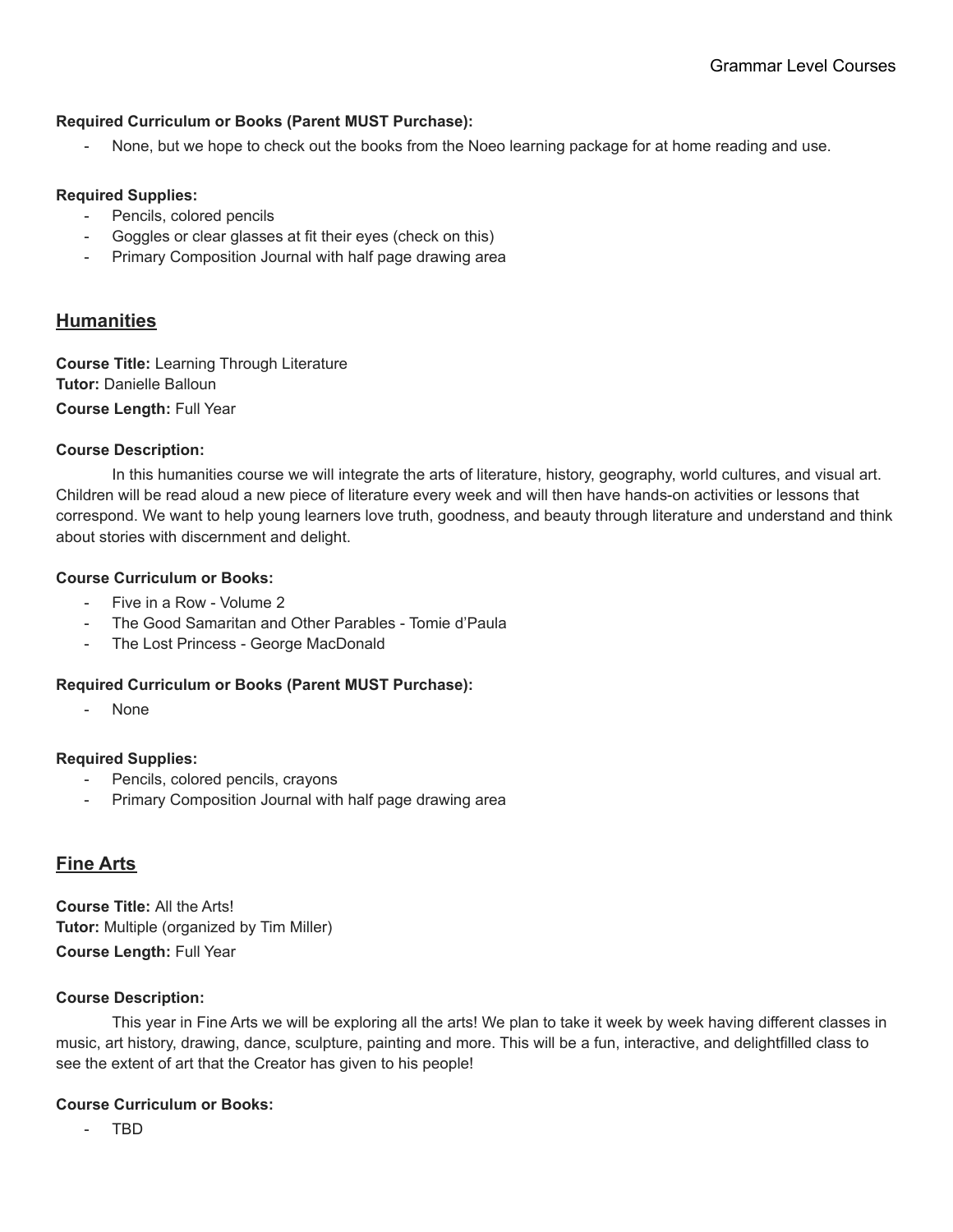### **Required Curriculum or Books (Parent MUST Purchase):**

None

## **Required Supplies:**

- TBD

# **English/Grammar/Writing**

**Course Title:** Discovering Narration and Writing **Tutor:** Marci Miller **Course Length:** Full Year

## **Course Description:**

Spoken word created the whole cosmos and written word continues to share the good news of God's revelation with the world! We desire to be students of this art by discovering both. We will work on the basic mechanics of writing with copy work, dictation, and narration, using our weekly literature from Humanities. We will also learn the parts of speech and how they relate to our reading and writing, basic punctuation and mechanics, have instruction in handwriting, and work on communication skills like recitation and memorization of poetry.

## **Course Curriculum or Books:**

- Five in a Row Volume 2
- Notebook Builder FIAR
- Know and Tell Karen Glass
- The Harp and the Laurel Wreath Poetry Book

## **Required Curriculum or Books (Parent MUST Purchase):**

None

#### **Required Supplies:**

- Pencils, colored pencils, crayons
- Handwriting paper that is appropriate for your child's developmental level
- Composition journal that is appropriate for your child's developmental level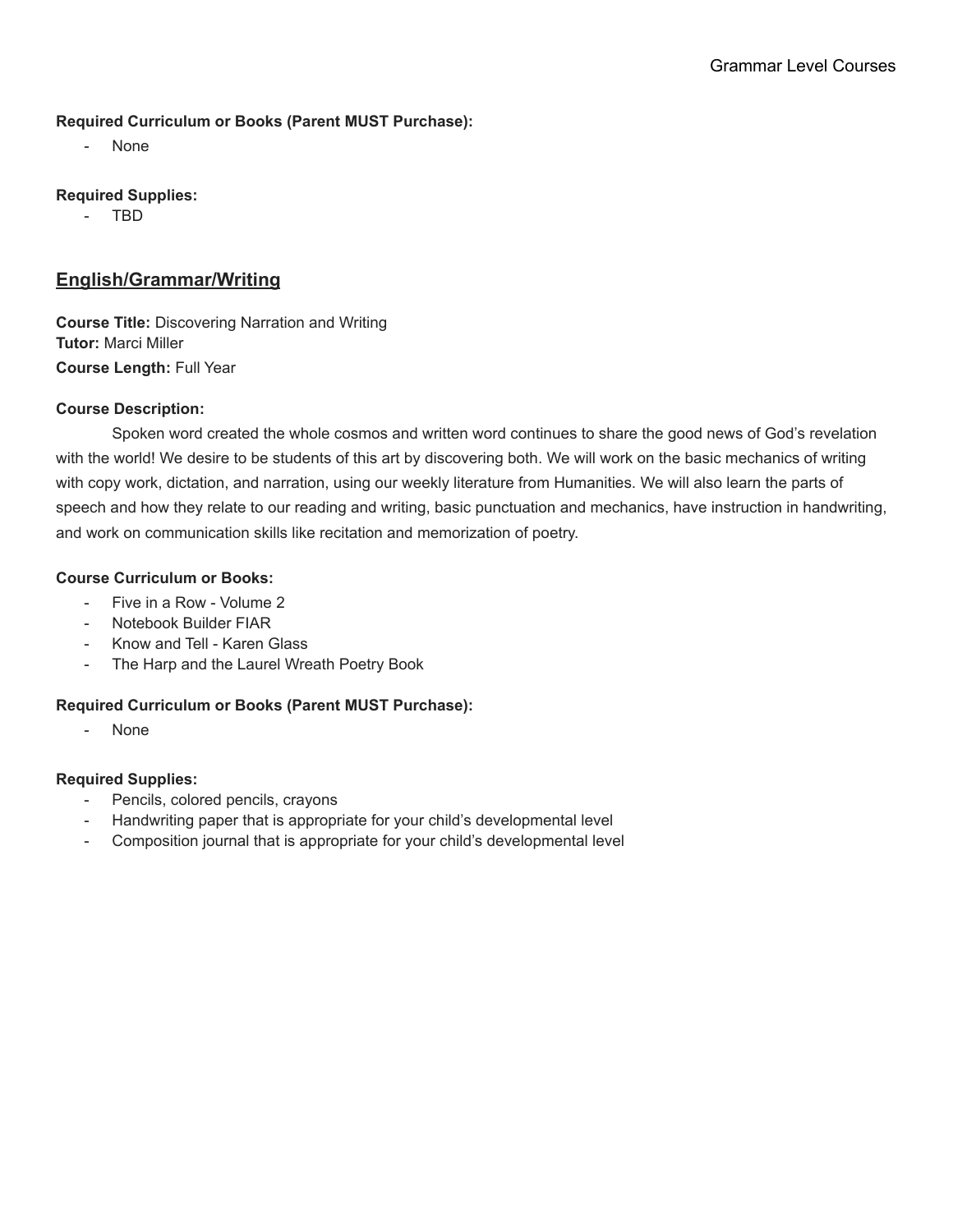Dialectic Level (Age 10-13)

## **Bible/Theology**

**Course Title:** Old Testament **Tutor:** Tom Thiessen **Course Length:** Full year

## **Course Description:**

Old Testament will cover the content of the old Testament books of the Bible and the developing redemptive historical storyline developed across the Old Testament canon, culminating in Christ Jesus. We will grow in our basic knowledge of the various books, their background, content, and purpose, and their place in the unfolding story. These things will be learned at home through readings, discussed in class, and applied through a final presentation.

**Course Curriculum or Books:** Old Testament

## **Required Curriculum or Books (Parent MUST Purchase):** Bible

**Required Supplies:** Supplies for taking lecture notes in any format the student chooses.

## **Science**

**Course Title:** Biology & Science Fair **Tutor:** Tim Miller **Course Length:** Full Year

**Course Description:** Discover the wonder of the living world. This course will focus on teaching the elements of the scientific method through various experiments and readings in biology, including the classifications of living things, ecology, & the human body. Living books will be used as texts and students will get a glimpse of the microscopic world during class time. Students will also have the opportunity to practice implementing the scientific method in an experiment of their own choosing which will culminate in an end of year science fair.

**Course Curriculum or Books:** Noeo Biology 2, The Science Fair Project - Elemental Science

**Required Curriculum or Books (Parent MUST Purchase):** living books should be purchased

**Required Supplies:** additional lab fees TBD

# **Humanities**

**Course Title:** Mythology ~ The Building Block of Great Literature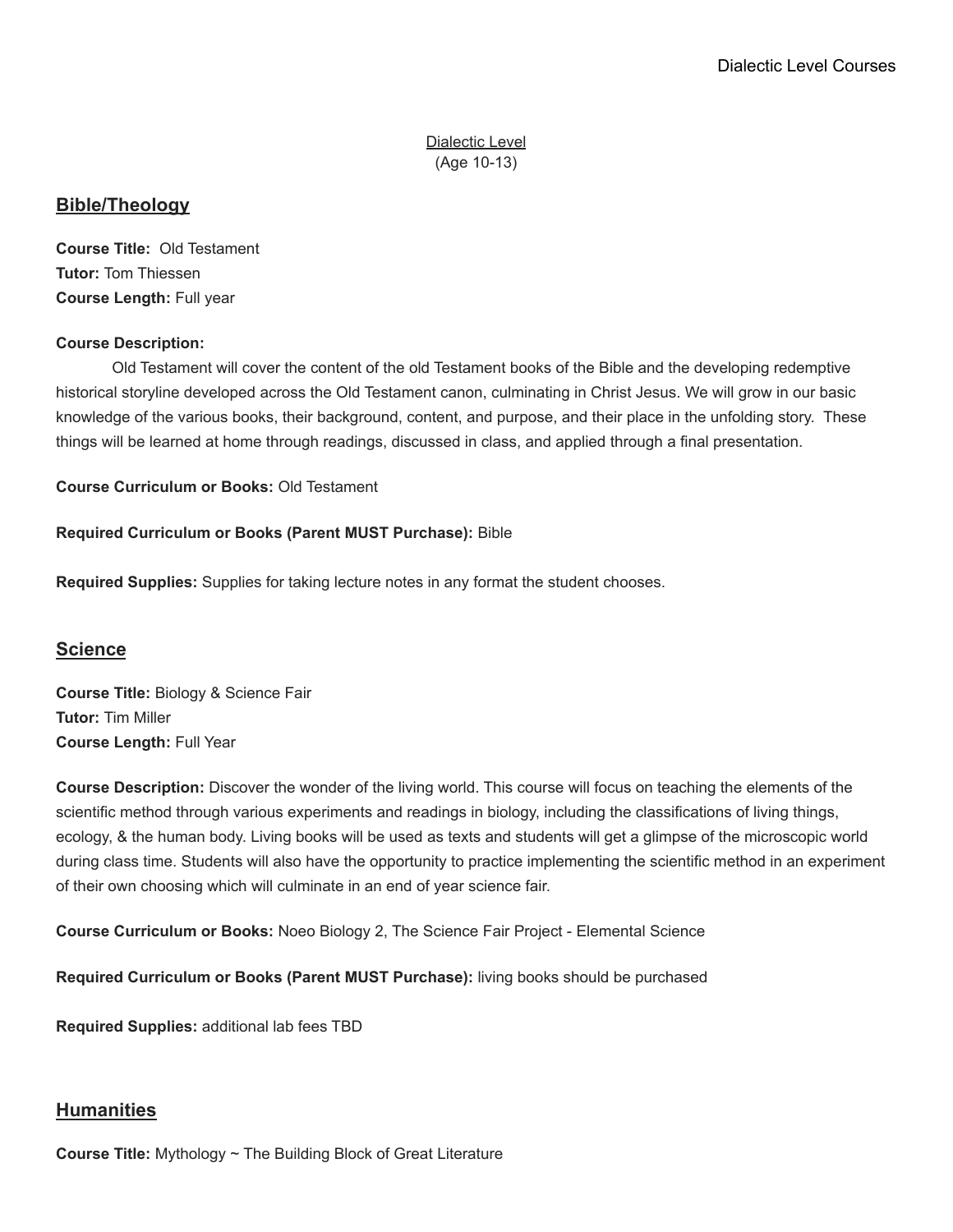**Tutor:** Marci Miller

#### **Course Length:** Full Year

### **Course Description:**

The objective of this class is to show that great literature finds its roots in mythology. We will learn how authors have used those building blocks to create new stories and new imaginative worlds that are anchored in the works of the past. With an emphasis on reading slowly and thoughtfully, we will cover basic story patterns that rule good literature. If your child has read these books before we will enjoy them all the more. Additionally, we will integrate the histories of the ancient world, in particular the Roman Empire. This course pairs well with Story of the World #1 used at home.

#### **Course Curriculum or Books:**

The Celestial Omnibus - EM Forster D'Aulaires Book of Greek Myths - D'Aulaires A Horse and His Boy - CS Lewis Tale of Eros and Psyche vs. Beauty and the Beast and Cinderella A Midsummer's Night Dream - Shakespeare The Aeneid for Boys and Girls - Alfred J Church Norse Myths - D'Aulaires The Hobbit - Tolkien or maybe The Silver Chair - Lewis History Text - The Children's Plutarch: Tales of the Romans - FJ Gould - Chronicles of Narnia Tutor Guide - Veritas Press

- The Hobbit Teacher Guide Veritas Press
- A Midsummer's Night Dream Teacher Guide Memoria Press

#### **Required Curriculum or Books (Parent MUST Purchase):**

The Celestial Omnibus - EM Forster - Short Story (Link will be provided, print and staple for class) D'Aulaires Book of Greek Myths - D'Aulaires A Horse and His Boy - CS Lewis Tale of Eros and Psyche vs. Beauty and the Beast and Cinderella - (Link will be provided, print and staple for class) A Midsummer's Night Dream - Shakespeare The Aeneid for Boys and Girls - Alfred J Church Norse Myths - D'Aulaires The Hobbit - Tolkien or maybe The Silver Chair - Lewis (I will gauge this later based upon the ability of the class) History Text - The Children's Plutarch: Tales of the Romans - FJ Gould

#### **Required Supplies:**

- Pencils
- Wide ruled composition notebook
- Binder with 3 folders, and wide ruled 3 hole notebook paper
- 1 pack of 3x5 index cards

# **Fine Arts**

**Course Title:** Informal Logic & Critical Thinking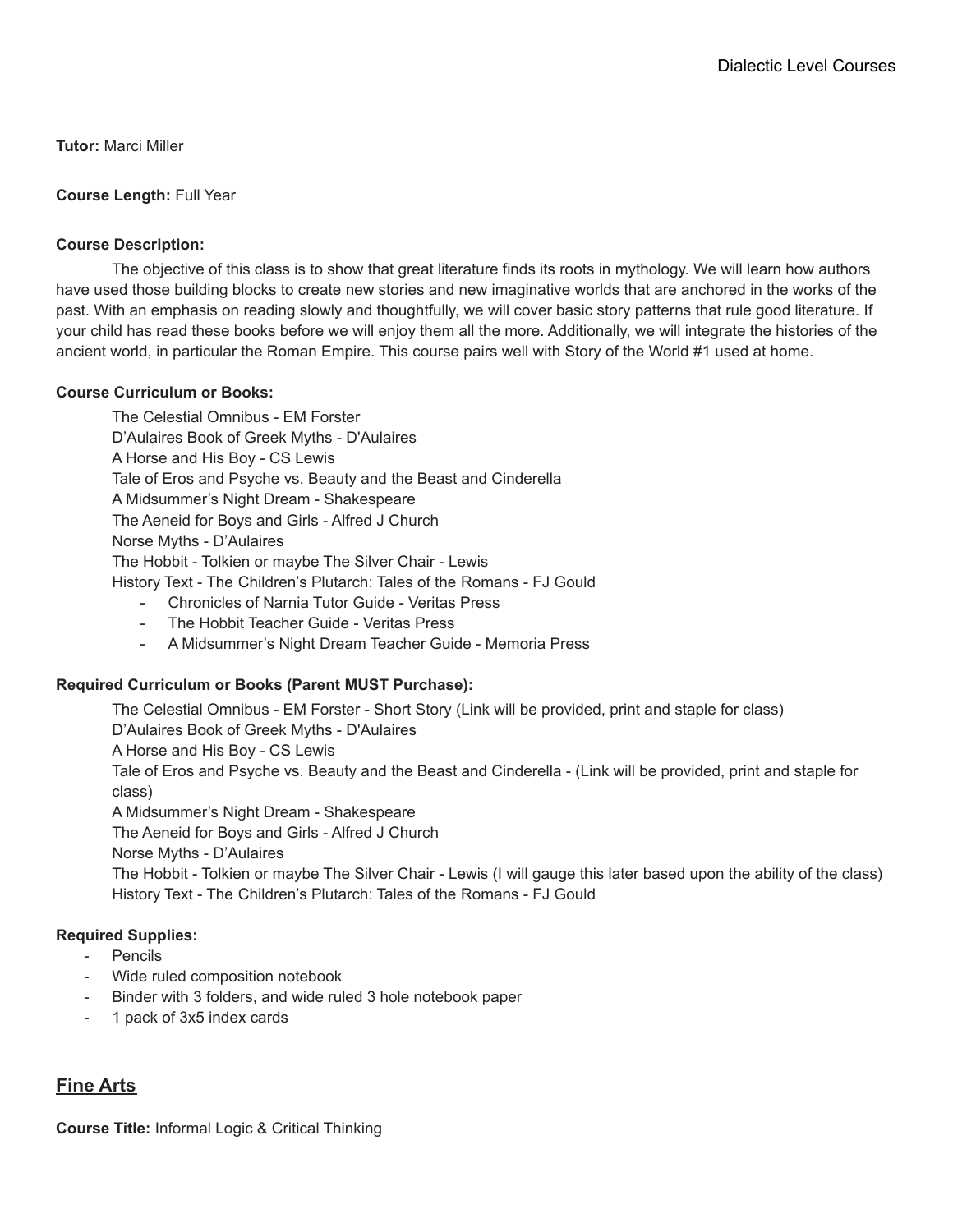**Tutor:** Nikki Thiessen **Course Length:** full year

### **Course Description:**

In this course, we are seeking to hone our skill of discernment and careful thought. We will study informal logic and common errors of thinking through the book The Fallacy Detective. Phil 1:9-10 will be our guiding verse as we seek to love others well through clear thought. "*And it is my prayer that your love may abound more and more, with knowledge* and all discernment, so that you may approve what is excellent, and so be pure and blameless for the day of Christ."

**Course Curriculum or Books**: Fallacy Detective

## **Required Curriculum or Books (Parent MUST Purchase):**

None but parents are recommended to purchase the book The Fallacy Detective Required Supplies: None

## **English/Grammar/Writing**

**Course Title:** Intro to English **Tutor:** Nikki Thiessen **Course Length:** Full Year

#### **Course Description:**

This class combines grammar and writing studies with the gathered class times shifting between the two disciplines each week.

In this class we will dissect the power of words. This grammar study will include the study of parts of speech, common sentence patterns, how to form sentences, and sentence diagramming. The goal of grammar studies is both a clearer understanding of our own language as well as the foundation of foreign language studies. Additionally students will be given the tools to read and understand their Bibles more fully.

Additionally, students will seek to apply the grammar skills they have learned to their own writing. We will learn the basics of writing short stories and essays. Moving between research based and creative writing, students will have the opportunity to read, research, retell, and create their own original stories and essays based on historical fables, myths, & fairy tales. Parents will fine-tune assignments to suit the writing level of their children and communicate with the tutor about each student's writing level.

#### **Course Curriculum or Books:**

Our Mother Tongue IEW Fables, Myths, & Fairy Tales

## **Required Curriculum or Books (Parent MUST Purchase):**

Our Mother Tongue - teacher addition + 1 student workbook for each student enrolled IEW Fables, Myths, & Fairy Tales student workbook for each student enrolled

**Required Supplies:**

Spiral notebook, pencils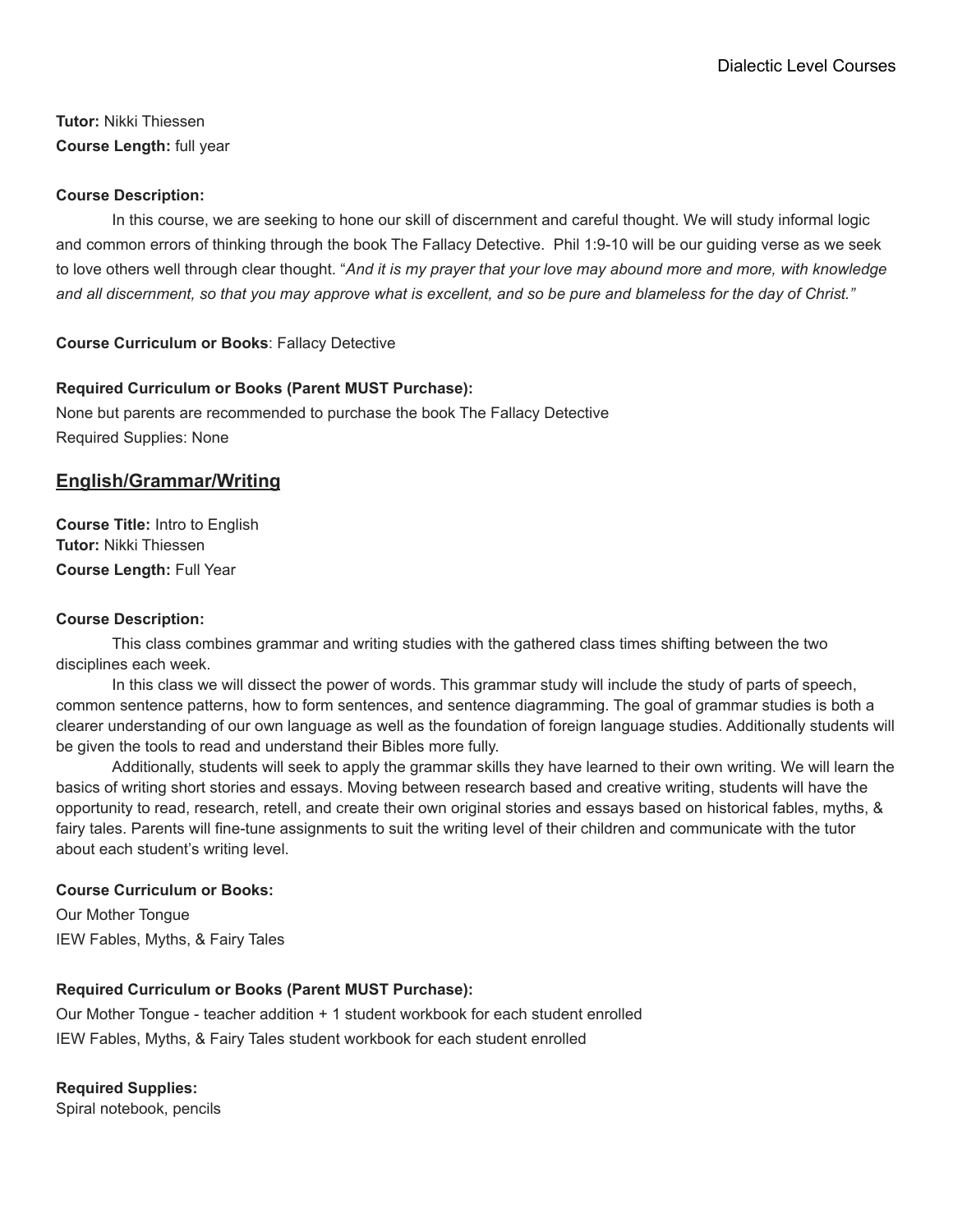Rhetoric Level (Age 14-18)

## **Bible/Theology**

**Course Title:** Systematic Theology 1 **Tutor:** Tom Thiessen **Course Length:** Full Year

## **Course Description:**

Systematic Theology 1 will engage students with foundational concepts of theology. It will give them an understanding of what the Bible as a whole teaches on various topics central to the Bible such as the doctrines of God, Knowledge, Man, Sin, Salvation, Gospel, etc. The goal is that students come to understand systematic theology, and are therefore equipped to engage theological ideas themselves.

**Course Curriculum or Books:** Systematic Theology, John Frame

**Required Curriculum or Books (Parent MUST Purchase):** Systematic Theology, John Frame

**Required Supplies:**

## **Science**

**Course Title:** Physics **Tutor:** Deb and Russ Hunter **Course Length:** Full year

#### **Course Description:**

*Introductory Physics* incorporates math, history, and epistemology to draw students upward into the world of scientific investigation. A physics-first curriculum provides a logical sequence that supplies foundational concepts and skills upon which to build the more abstract and challenging subjects of biology and chemistry. In this course, students will study and investigate the order that God wrote into our physical systems by practicing careful observations and calculations of the data. Algebra 1 is a required prerequisite or concurrent study to enroll in this course.

#### **Course Curriculum or Books:**

Novare Introductory Physics Program (text & labs)

#### **Required Curriculum or Books (Parent MUST Purchase):**

Novare Introductory Physics book + concurrent Algebra 1 text or foundation

**Required Supplies:** forthcoming

# **Humanities**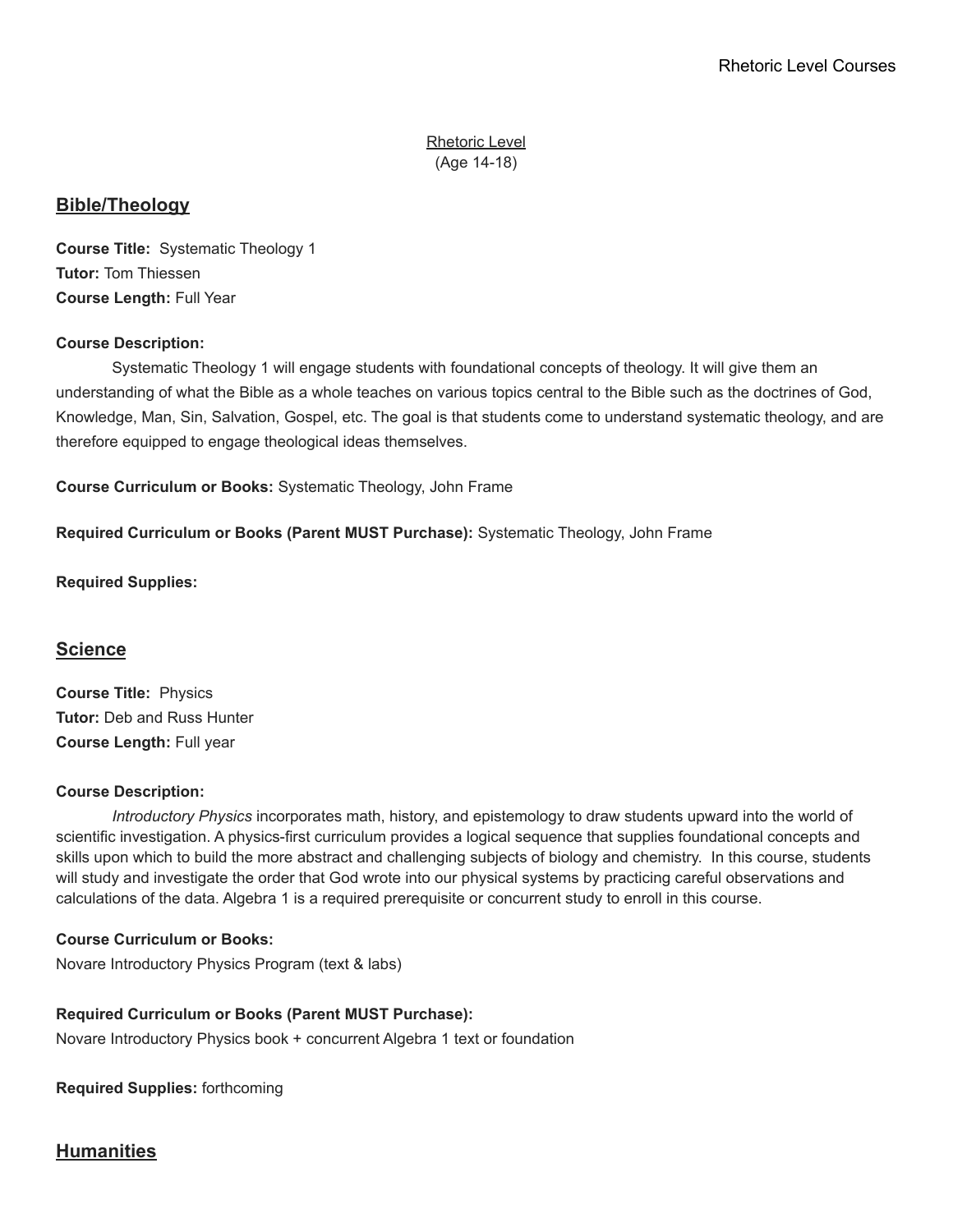**Course Title:** Old Western Cultures - Greeks **Tutor:** Marci Miller **Course Length:** Full Year

## **Course Description:**

Epics, Greek drama, histories, and philosophy! In this course we will start with the epic poems by Homer, the Iliad and the Odyssey. Discover the genius of the Greek playwrights at describing human emotion. Enjoy the winding storytelling of Herodotus, the "Father of History." Ponder human nature with Plato and Aristotle. See how God used these Pagan works in the history of the world, and particularly in the history of God's people. Old Western Culture is a robust great-books curriculum, offering a full credit in both history and literature (honors options are available). Prerequisite - read *Mythology: Timeless Tales of Gods and Heroes -* by Edith Hamilton

#### **Course Curriculum or Books:**

- Old Western Cultures The Greeks Roman Roads Press
- Corresponding literature TBD (list to come)
- Christmas Reading Sir Orfeo In the book *Sir Gawain and the Green Knight* Tolkien translation
- Prerequisite Summer Reading: Mythology: Timeless Tales of Gods and Heroes Edith Hamilton

## **Required Curriculum or Books (Parent MUST Purchase):**

(Wait to purchase until we've decided the best method to do so, they are willing to give us discounts)

- Old Western Cultures The Greeks Roman Roads Press
- Corresponding literature TBD (list to come)
- Sir Orfeo In the book *Sir Gawain and the Green Knight* Tolkien translation
- Prerequisite Summer Reading: Mythology: Timeless Tales of Gods and Heroes Edith Hamilton

#### **Required Supplies:**

- Lined journal [\(like](https://www.amazon.com/Wiisdatek-Ruled-Journal-Notebook-Journaling/dp/B08T67T7TF/ref=sr_1_20?crid=26RGJQDG955Q8&keywords=journal&qid=1652374938&sprefix=journal%2B%2Caps%2C137&sr=8-20&th=1) this).
- Composition Journal
- Binder, 4 folders, loose leaf paper
- 3x5 index cards
- Pencils, black sharpie marker, colored pencils

# **Fine Arts**

**Course Title:** Introductory Logic **Tutor:** Tom Thiessen **Course Length:** Full Year

#### **Course Description:**

This introduction to formal logic introduces students to the basic tools of reasoning which undergird all thinking. It begins to teach them how to reason well and how to discern truth in the reasoning of others. It does all of this from a robust Christian worldview, showing how logic is rooted in God himself, teaching them to think about truth as Christians and to marvel at God's brilliant mind and how it is reflected in human reason.

#### **Course Curriculum or Books:**

Introductory Logic Student Edition by James Nance and Douglas Wilson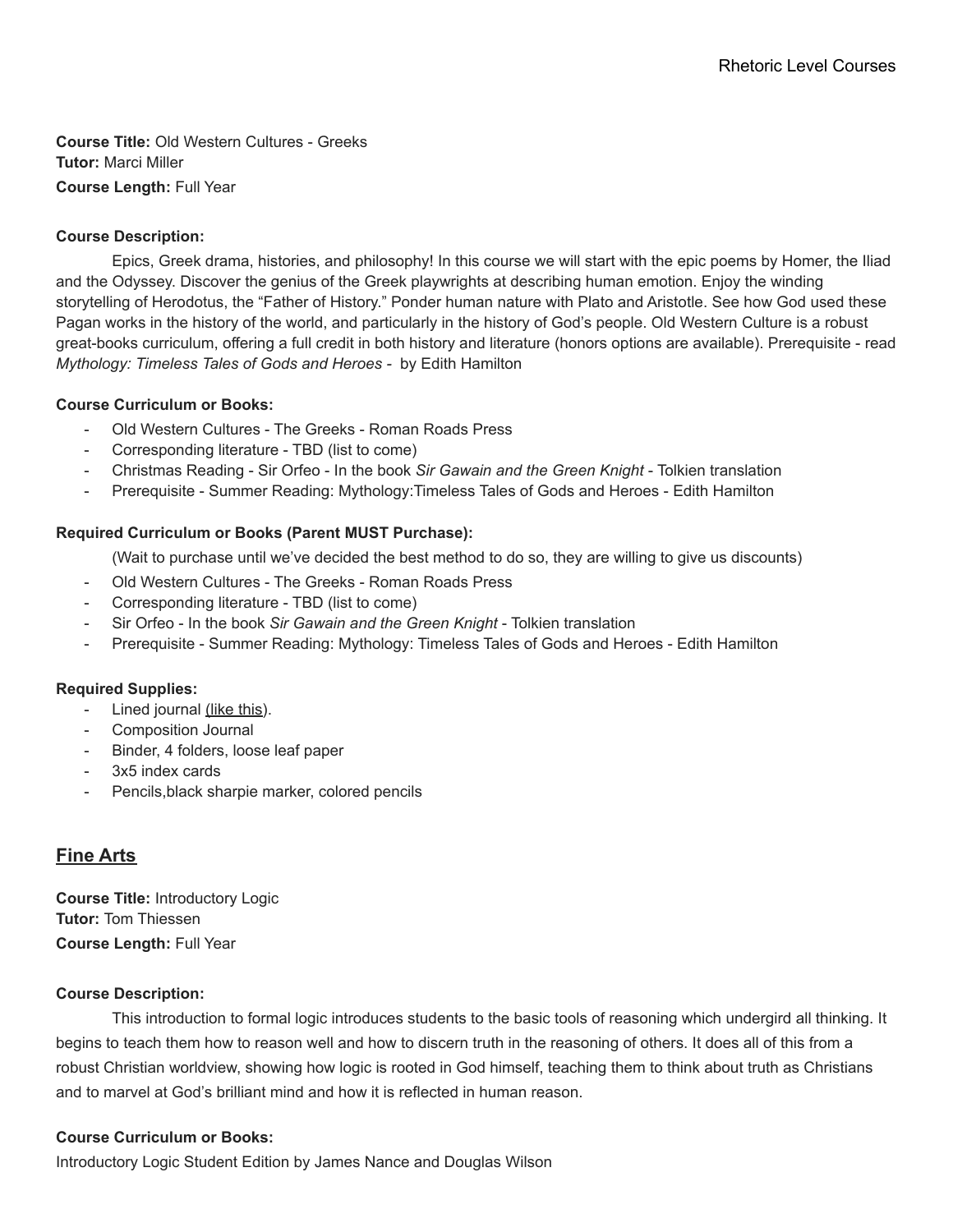## **Required Curriculum or Books (Parent MUST Purchase):**

Introductory Logic Student Edition by James Nance and Douglas Wilson

**Required Supplies:** Pencil, Brain.

## **English/Grammar/Writing**

**Course Title:** Rhetorical Writing & Speaking **Tutor:** Nikki Thiessen **Course Length:** Full year

#### **Course Description:**

This rhetoric course seeks to provide students with the age-old tools of writing. The five canons of rhetoric and the five common topics will provide the backbone for analyzing the moral implications of choices for the purpose of composing persuasive essays. This course will use the Old Western Culture literature to evaluate the consequences of our actions and learn to write and speak so as to persuade others to live wisely in God's world and under his authority.

**Course Curriculum or Books:** Lost Tools of Writing-Level 1 and Old Western Culture literature

**Required Curriculum or Books (Parent MUST Purchase):** Lost Tools of Writing-Level 1 Student workbook

**Required Supplies:** spiral notebook & pencils, computer for typing final essays